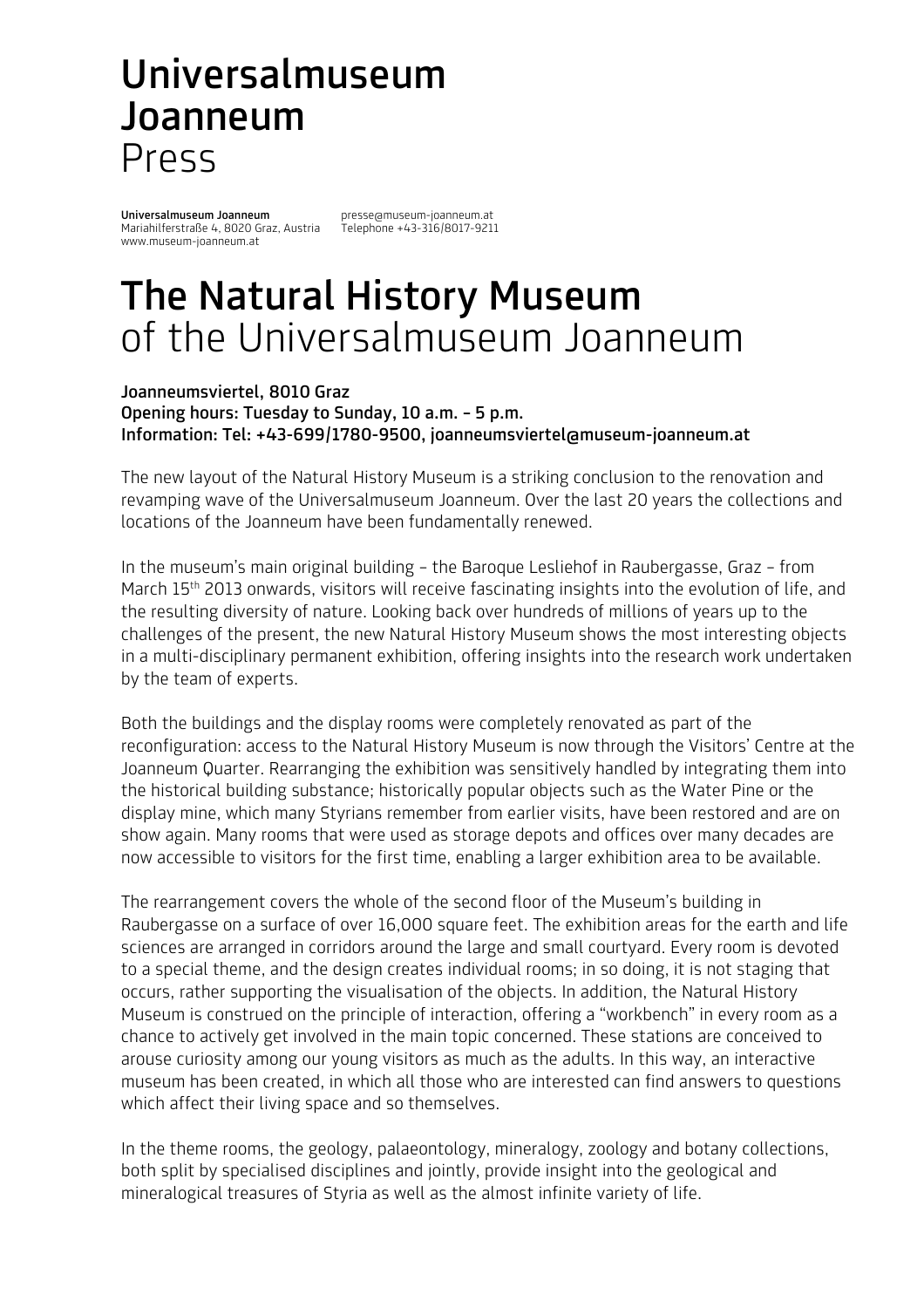## Treasures of Styria

With the 85 foot long (!) painted panorama of earth history, the earth sciences set a monumental example: painted by Styrian artist Fritz Messner according to the latest scientific findings, the picture cycle visualises in concise form the history of the earth from the creation of the planets to the present day, especially shown for the region of Styria. The landmasses that today make up Styria were built under water for hundreds of millions of years, hence visitors to the Natural History Museum, besides the giant deer and the cave bear, also get to marvel at large marine ichthyosaur and other sea creatures.

Similarly preserved are the two historical rooms with the original system of minerals based on Tschermak, which go back to the late 19th century. This has been deliberately kept as a historical document, as in the majority of natural history museums, such historical depictions have long since fallen victim to modernisation. In the midst of this richly ornate setting, a desk several yards long is placed, at ten stations of which visitors can try their best at determining minerals.

An absolute highlight of the Joanneum and an incomparable treasure of the Natural History Museum is the Relief of Styria, some twenty feet long and wide. A media staging links the unique historical technology of the relief with that of the present day. This modern interpretation contrasts the relief's history with state-of-the-art geographical data technology: the Geographical Information System (GIS), a scientific and popular tool for engaging with Styria's natural space.

### The Diversity of Life

The biological sciences place the focus of their narration on the diversity of life. Biological diversity begins at our own "front door": the abandoned stone quarry Hauenstein, close by the Graz city district of Mariatrost, has developed into one of the richest micro-spaces in Styria. This micro-environment makes us want to go out, armed with all our knowledge, and study the biological gem in natura.

Another space is concerned with animal forms of movements. Skeletons and dermoplastics are on show rowed up next to each other, frozen in action, with x-ray films showing the sequences of movements concerned. A comprehensive selection of audio and colour examples reflect the diversity of individual forms of expression of living creatures, and is devoted to the way they communicate. Besides insights into the mechanisms of evolution, upon which the diversity of life is based, a model of a Styrian mantispid magnified 100 times also represents an exhibition highlight. The "giant insect" was made especially for the new layout.